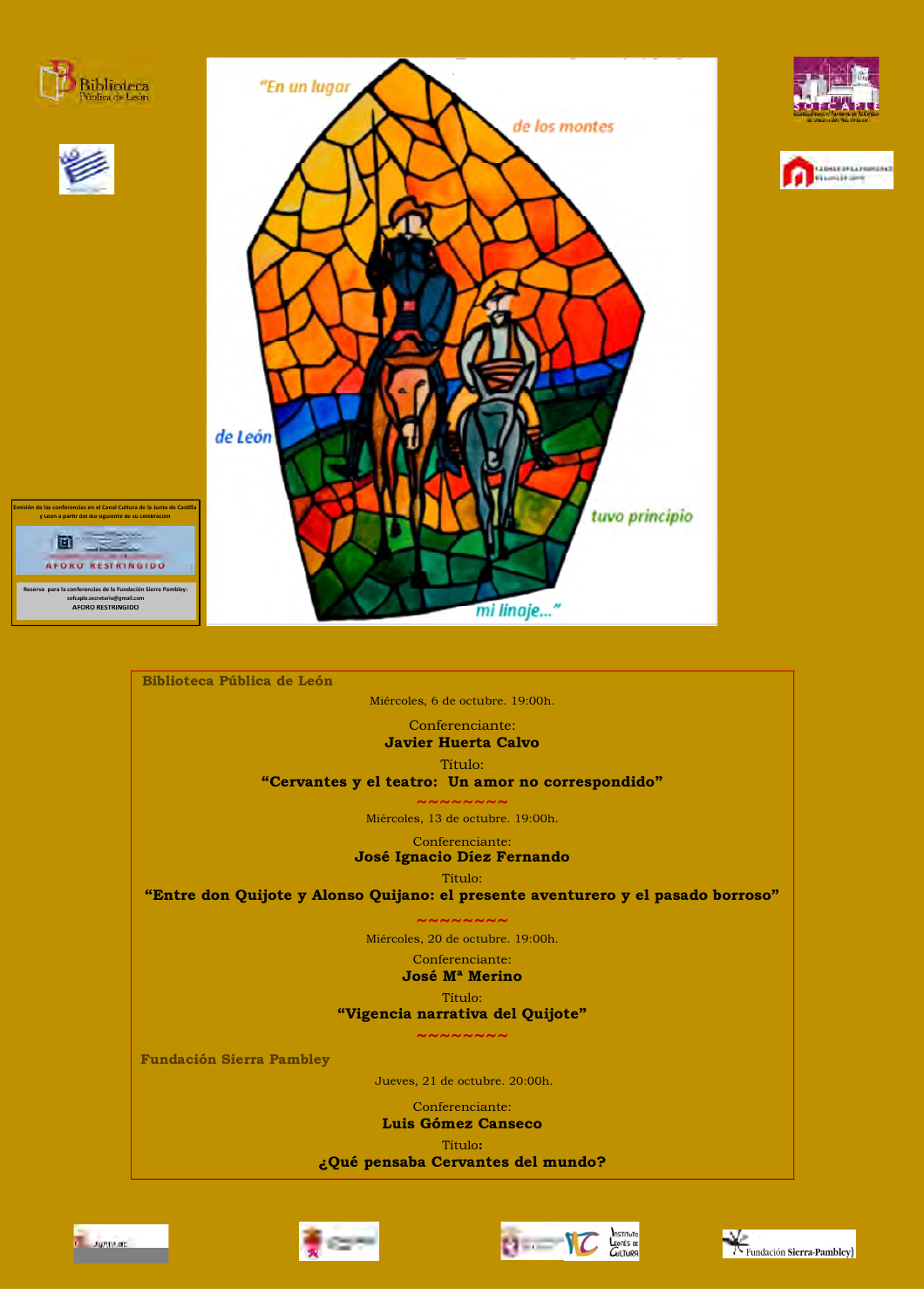## José Mª Merino Sánchez



Conferencia: Miércoles, 20 de octubre de 2021 **Biblioteca Pública de León** 

Título: VIGENCIA NARRATIVA DEL QUIJOTE

Hijo Adoptivo de León. Es Miembro de la Real Academia Española y autor de una prolífica obra que integra poesía, novela, cuento, microrrelato y ensayo. Cumpleaños lejos de casa reúne su poesía en 2006. En su

narrativa larga destacan Novela de Andrés Choz (1976, Premio Novelas y Cuentos), La orilla oscura (1985, Premio Nacional de la Crítica 1986), Las visiones de Lucrecia (1996, Premio Miguel Delibes), El heredero (2003, Premio Ramón Gómez de la Serna de Narrativa 2004), El lugar sin culpa (2006, Premio de Narrativa Gonzalo Torrente Ballester), El ríodel Edén (2013, Premio Nacional de Narrativa y Premio de la Crítica de Castilla y León) y Musa Décima (2016). 50 cuentos y una fábula contienen sus libros de relatos publicados hasta 1997 e Historias del otro lugar (2010) los publicados hasta 2004, alos que se suman Las puertas de lo posible. Cuentos de pasado mañana (2008), El librode las horas contadas (2011), La trama oculta. Cuentos de los dos lados con una silva mínima (2104), Aventuras e invenciones del profesor Souto (2017), Cuentos de la naturaleza (2018) y Noticias del Antropoceno (2021). La microficción completa hasta 2007 se engloba en La glorieta de los fugitivos (2007, Premio Salambó de Narrativa en castellano) y sus ensayos se pueden leer en Ficción continua (2004), Ficción perpetua  $(2014)$  y Fulgores de ficción  $(2017)$ .

## **SINOPSIS:**

En ella se analizarán temas sustantivos en la novela cervantina, muchos de ellos desde una perspectiva que ha sido inaugural en la literatura, tales como la consolidación de la voz del narrador en primera persona; la caracterización de los personajes en su ambigüedad y complejidad; una mirada nueva sobre el escenario y sus implicaciones grotescas o fantásticas; el tratamiento del doble, del soñador y su sueño, y de la fuerza de la alucinación; el manejo lúcido de lo metaliterario y del apócrifo; la relación de la literatura con la vida y la implicación del lector cómplice